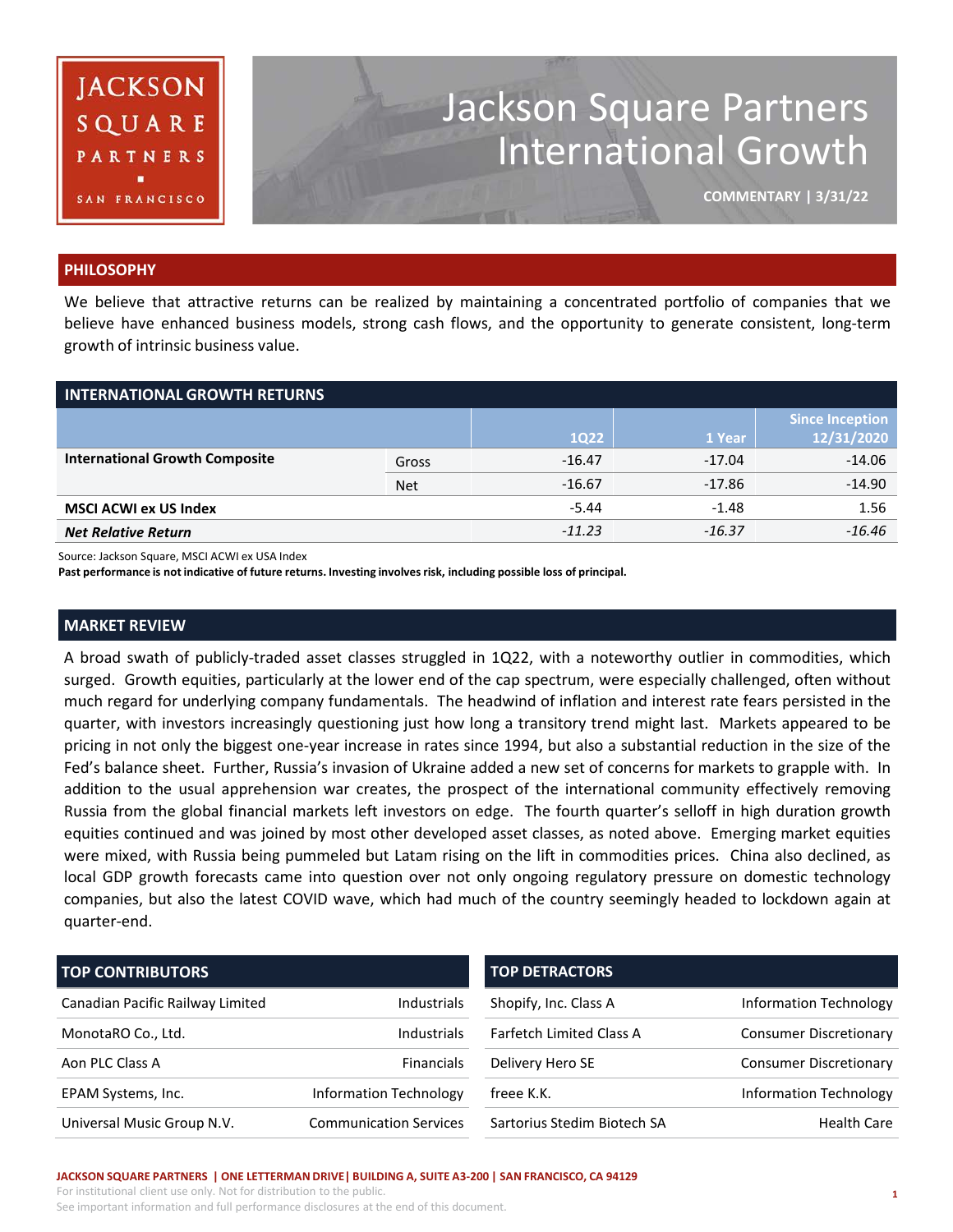## **Strategy Review**

For the first quarter of 2022 the International Growth Portfolio underperformed its benchmark, the MSCI All Country World Index ex USA. While performance was largely driven by our stock exposure, on a sector level, information technology was the largest detractor.

# **TOP CONTRIBUTORS AND DETRACTORS**

#### **Contributors Detractors**

**Canadian Pacific Kansas City Ltd.,** a Class 1 railway spanning from Canada to Mexico, was a contributor to performance during the quarter as cyclicals, and especially railroad, outperformed.

**MonotaRO, Co, Ltd.,** a competitively advantaged supplier of maintenance, repair, and operations products to a broad base of business clients in Japan, was a contributor to performance during the quarter. The stock may have benefited from confidence in the underlying strength of their manufacturing customers rising. We believe the company is structurally well-positioned to continue to grow its market share via its superior, automated, all-online offering. We believe the company will continue to compound sales growth at attractive margins and returns for many years.

**Aon Plc Class A**, a global professional services firm, was a contributor to performance during the quarter. Aon benefited from factor and technical tailwinds favoring stocks underpinned by cash flows and valuation support. We believe Aon has exceptional management that can capitalize on the structural growth of the risk management and insurance services markets by continuing to deliver free cash flow growth to shareholders.

**Shopify, Inc.**, a cloud-based commerce platform designed to help small and medium-sized merchants operate online, reported resilient topline results – especially relative to broader 4Q'21 ecommerce slowdowns and earnings misses from peers – including 41% revenue growth and over 30% gross merchandise value (GMV) growth, driving 2-6% beats vs. consensus on revenue, GMV, and gross payment value (GPV). However, guidance for 2022 – while directionally consistent with our expectations – was vague and back-end loaded, and the company guided to a step-up in both opex and capex geared towards merchant acquisition, expansion of the merchant solutions suite, and Shopify Fulfillment Network (SFN). While the market dislikes the medium-term investment cycle, we believe SFN moving from "market fit" to "build" phase indicates the company believes fulfillment is scalable, and we'd note the immense value creation potential over the long-term if Shopify can continue expanding its merchant services ecosystem (e.g., Pay, Shipping, Capital, Fulfillment). This also creates stickiness and crystallizes the competitive moat. While we are mindful of the potential for volatility over the next several quarters as the market wrestles with difficult year-over-year comparisons to the COVID-fueled demand boost, we believe this is a transitory dynamic that will have no impact on our longer-term thesis around structural e-commerce adoption and the monetization potential of Shopify's platform which remains under-appreciated.

**Farfetch Limited** is a UK-based online retail business selling multi-brand digital luxury goods in over 100 countries. Farfetch's 2022 underperformance has been tied to recessionary concerns and exposure to the European consumer. We remain constructive on the risk/reward profile at these price levels and would note the balance sheet is well capitalized to absorb temporary disruptions.

**Delivery Hero SE**, a service provider for online food ordering, provided disappointing full year guidance with losses from non-core operations and recently acquired Glovo exceeding expectations. We shared the market's concern that the company is taking on too many unrelated investment projects globally before achieving healthy profitability in its key markets, and exited the position.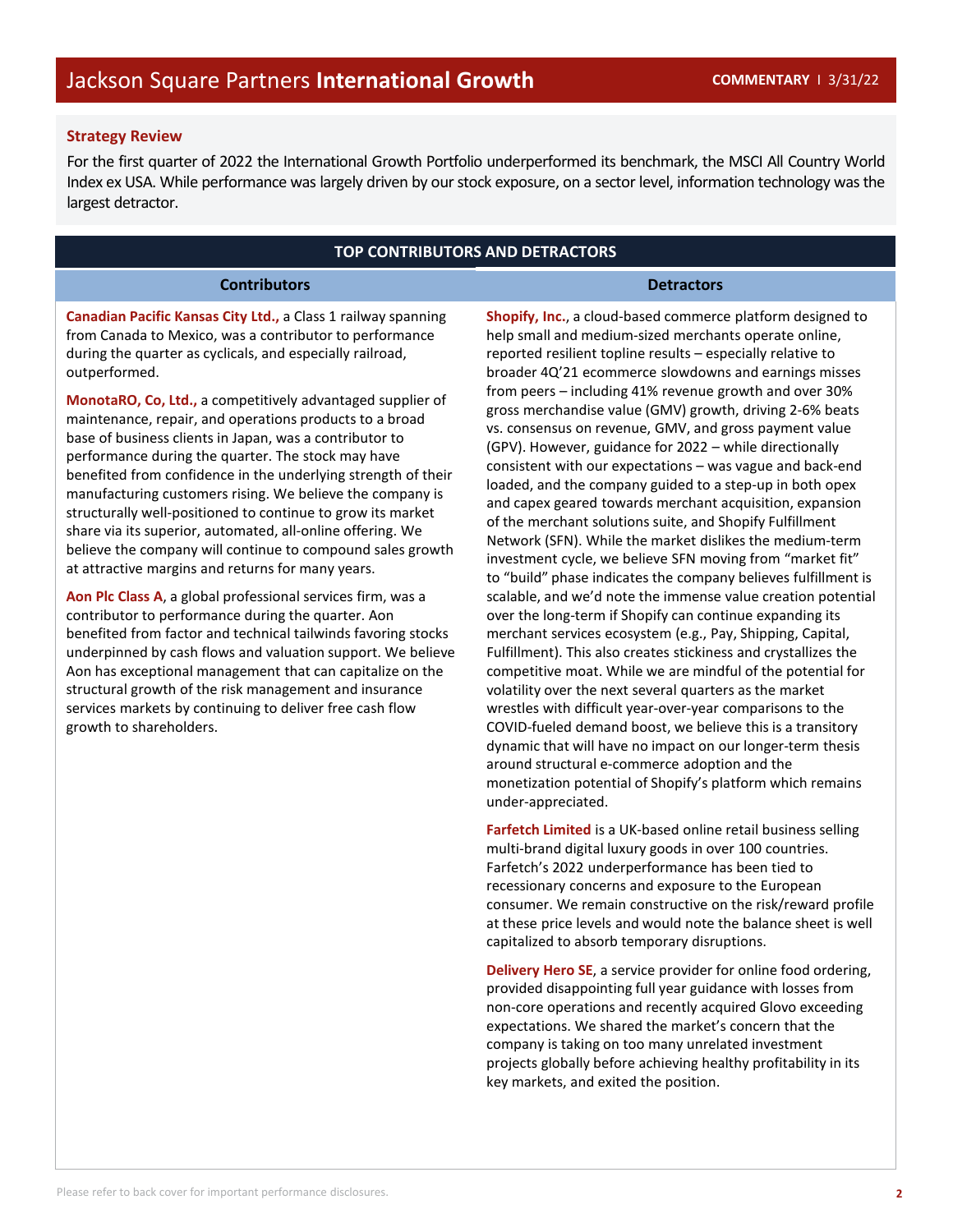#### **Market Outlook**

Time horizons have compressed substantially in recent months and markets have moved in a correlated fashion in response to headlines and shorter-term trends. We believe the deviation between stock performance and company fundamentals is not sustainable over the long-term, but are prepared for a continuation of the broader risk-off and tactical rotations in the near-term. The markets face headwinds from inflation, tightening monetary policy, and slowing growth and we expect elevated uncertainty and volatility to continue, particularly until there is a resolution of the conflict in Ukraine. In our view, the broader re-rating, particularly of higher duration growth stocks, has removed much of the valuation risk from the market, and as countries around the world find a steady state with COVID and economies reopen, normalized consumer behavior and supply-chain relief should prove supportive of growth.

At Jackson Square, we remain focused on the three-to-five year growth potential for our portfolio companies and optimizing upside/downside capture over the long term. Regardless of policy outcomes and oscillating investor sentiment, we remain consistent in our long-term investment philosophy: we want to own what we view as strong secular-growth companies with great competitive positions that can grow market share and have the potential to deliver shareholder value in a variety of market environments.

### **IMPORTANT INFORMATION**

The materials provided herein are for general information purposes only and may not be copied or redistributed without Jackson Saugre Partners, LLC's ("Jackson Square") prior consent. The views expressed represent Jackson Square's assessment of the strategy and market environment as of the date identified herein and should not be considered a recommendation to buy, hold, or sell any security, and should not be relied on as research or investment advice. The information in this presentation, including statements concerning financial markets is based on current market conditions, which will fluctuate and may be superseded by subsequent *market events or for other reasons.*

Holdings are as of the date provided and subject to change. Please note that where a partial list of holdings has been provided, a full list is available upon request.

Investing involves risk, including possible loss of principal. Investments in the equities markets are subject to risk. An investor should ask questions and understand those risks. Because this strategy expects to hold a concentrated portfolio of a limited number of securities, the portfolio's risk is increased because each investment has a greater effect on the strategy's overall performance. For a complete discussion of the risks involved please consult JSP's Form ADV Part 2A Firm Brochure and *refer to Item 8.*

#### *Past performance is no guarantee of future results.*

Jackson Square is registered with the U.S. Securities and Exchange Commission ("SEC") as an investment adviser. Registration does not imply a certain level of skill or<br>trainina.

The MSCI ACWI ex US Index is a free float-adjusted market capitalization weighted index that is designed to measure equity market performance across developed and emerging markets worldwide, excluding the US. For comparison purposes, the index is fully invested and includes the reinvestment of income. Index performance returns do not reflect any management fees, transaction costs or expenses. Indices are unmanaged and one cannot invest directly in an index. MSCI makes no express or implied warranties or representations and shall have no liability whatsoever with respect to any MSCI data contained herein. The MSCI data may not be further redistributed or used as a basis for other indices or any securities or financial products. This report is not approved, reviewed, or produced by MSCI. All returns are<br>stated in U.S. dollars, unless otherwise noted. The in

Index performance returns do not reflect any management fees, transaction costs or expenses. Indices are unmanaged and one cannot invest directly in an index. The index is provided for informational purposes only. Jackson Square does not manage the strategy to the index and unlike the benchmark, the portfolio is actively weighted. All third-party indices are the property of their respective owners.<br>©2022 Jackson Square Partners, LLC